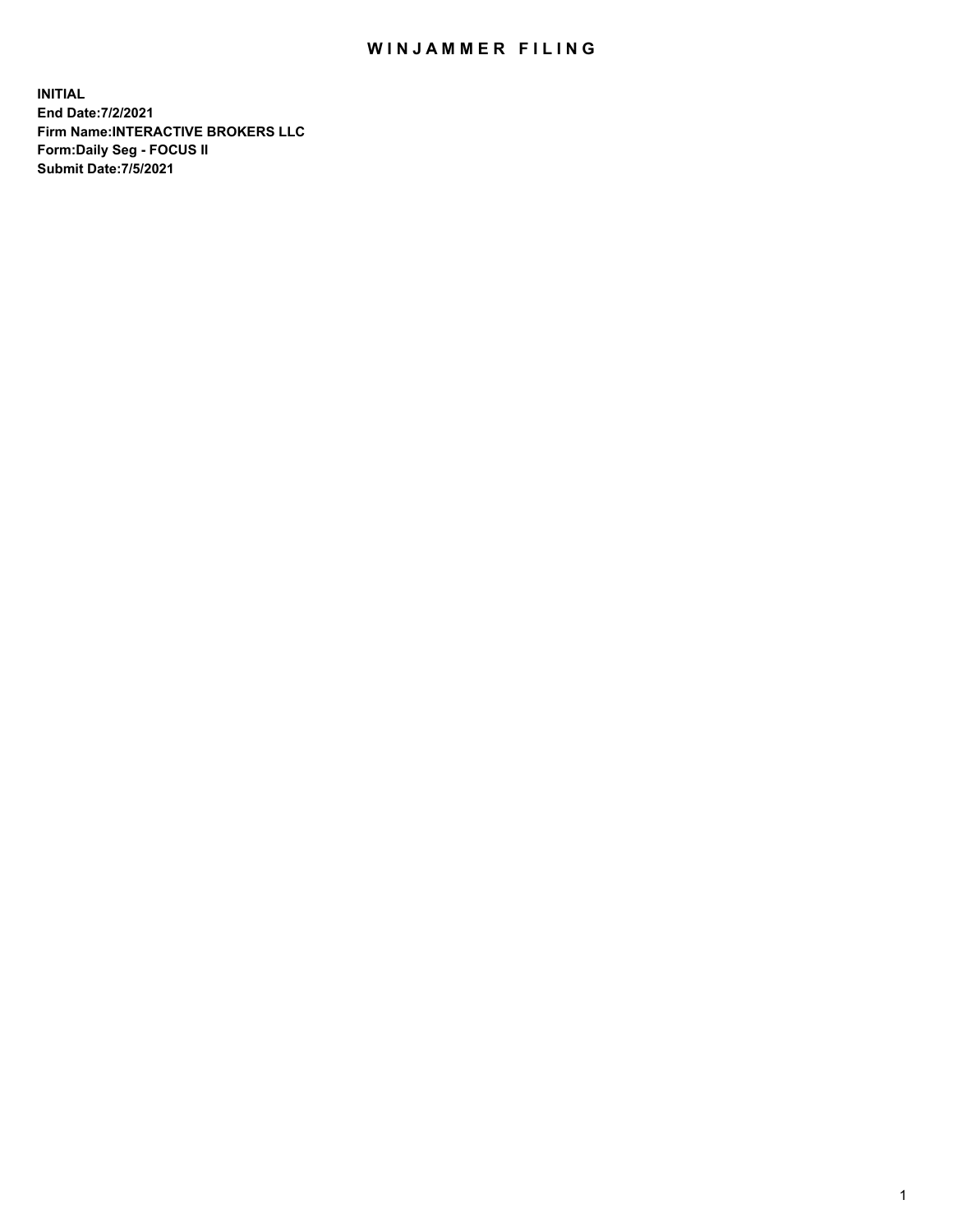**INITIAL End Date:7/2/2021 Firm Name:INTERACTIVE BROKERS LLC Form:Daily Seg - FOCUS II Submit Date:7/5/2021 Daily Segregation - Cover Page**

| Name of Company                                                                                                                                                                                                                                                                                                                | <b>INTERACTIVE BROKERS LLC</b>                                                                  |
|--------------------------------------------------------------------------------------------------------------------------------------------------------------------------------------------------------------------------------------------------------------------------------------------------------------------------------|-------------------------------------------------------------------------------------------------|
| <b>Contact Name</b>                                                                                                                                                                                                                                                                                                            | James Menicucci                                                                                 |
| <b>Contact Phone Number</b>                                                                                                                                                                                                                                                                                                    | 203-618-8085                                                                                    |
| <b>Contact Email Address</b>                                                                                                                                                                                                                                                                                                   | jmenicucci@interactivebrokers.c<br>om                                                           |
| FCM's Customer Segregated Funds Residual Interest Target (choose one):<br>a. Minimum dollar amount: ; or<br>b. Minimum percentage of customer segregated funds required:%; or<br>c. Dollar amount range between: and; or<br>d. Percentage range of customer segregated funds required between:% and%.                          | $\overline{\mathbf{0}}$<br>$\overline{\mathbf{0}}$<br>155,000,000 245,000,000<br>0 <sub>0</sub> |
| FCM's Customer Secured Amount Funds Residual Interest Target (choose one):<br>a. Minimum dollar amount: ; or<br>b. Minimum percentage of customer secured funds required:% ; or<br>c. Dollar amount range between: and; or<br>d. Percentage range of customer secured funds required between:% and%.                           | $\frac{0}{0}$<br>80,000,000 120,000,000<br>0 <sub>0</sub>                                       |
| FCM's Cleared Swaps Customer Collateral Residual Interest Target (choose one):<br>a. Minimum dollar amount: ; or<br>b. Minimum percentage of cleared swaps customer collateral required:% ; or<br>c. Dollar amount range between: and; or<br>d. Percentage range of cleared swaps customer collateral required between:% and%. | $\frac{0}{0}$<br>0 <sub>0</sub><br>0 <sub>0</sub>                                               |

Attach supporting documents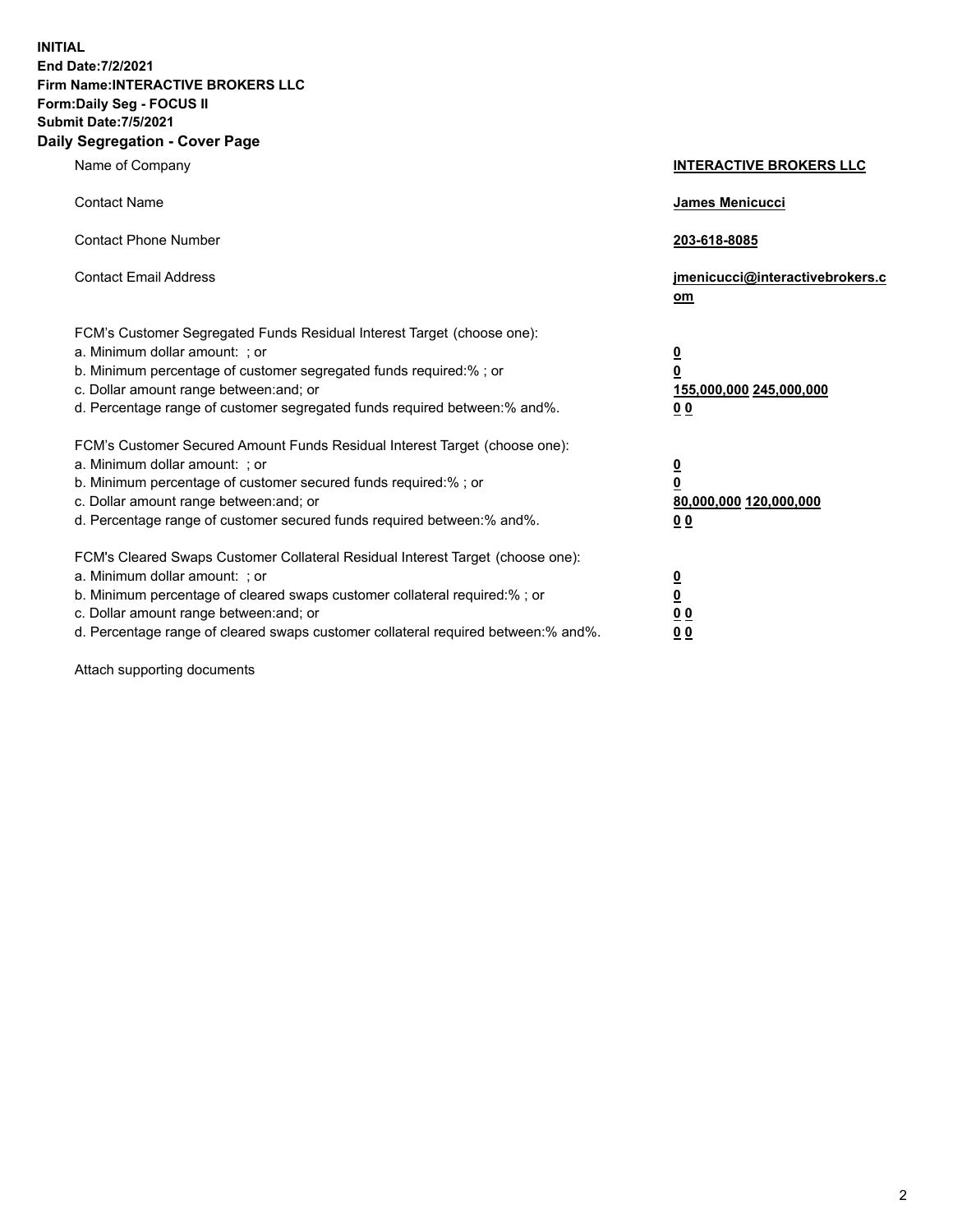**INITIAL End Date:7/2/2021 Firm Name:INTERACTIVE BROKERS LLC Form:Daily Seg - FOCUS II Submit Date:7/5/2021 Daily Segregation - Secured Amounts**

|                | $\frac{1}{2}$                                                                                              |                                               |
|----------------|------------------------------------------------------------------------------------------------------------|-----------------------------------------------|
|                | Foreign Futures and Foreign Options Secured Amounts                                                        |                                               |
|                | Amount required to be set aside pursuant to law, rule or regulation of a foreign                           | $0$ [7305]                                    |
|                | government or a rule of a self-regulatory organization authorized thereunder                               |                                               |
| $\mathbf{1}$ . | Net ledger balance - Foreign Futures and Foreign Option Trading - All Customers                            |                                               |
|                | A. Cash                                                                                                    | 511,068,476 [7315]                            |
|                | B. Securities (at market)                                                                                  | $0$ [7317]                                    |
| 2.             | Net unrealized profit (loss) in open futures contracts traded on a foreign board of trade                  | -8,450,410 [7325]                             |
| 3.             | Exchange traded options                                                                                    |                                               |
|                | a. Market value of open option contracts purchased on a foreign board of trade                             | 99,413 [7335]                                 |
|                | b. Market value of open contracts granted (sold) on a foreign board of trade                               | $-5,819$ [7337]                               |
| 4.             | Net equity (deficit) (add lines 1. 2. and 3.)                                                              | 502,711,660 [7345]                            |
| 5.             | Account liquidating to a deficit and account with a debit balances - gross amount                          | 8,995 [7351]                                  |
|                | Less: amount offset by customer owned securities                                                           | 0 [7352] 8,995 [7354]                         |
| 6.             | Amount required to be set aside as the secured amount - Net Liquidating Equity                             | 502,720,655 [7355]                            |
|                | Method (add lines 4 and 5)                                                                                 |                                               |
| 7.             | Greater of amount required to be set aside pursuant to foreign jurisdiction (above) or line<br>6.          | 502,720,655 [7360]                            |
|                | FUNDS DEPOSITED IN SEPARATE REGULATION 30.7 ACCOUNTS                                                       |                                               |
| $\mathbf{1}$ . | Cash in banks                                                                                              |                                               |
|                | A. Banks located in the United States                                                                      | 101,776,905 [7500]                            |
|                | B. Other banks qualified under Regulation 30.7                                                             | 0 [7520] 101,776,905 [7530]                   |
| 2.             | Securities                                                                                                 |                                               |
|                | A. In safekeeping with banks located in the United States                                                  | 299,982,000 [7540]                            |
|                | B. In safekeeping with other banks qualified under Regulation 30.7                                         | 0 [7560] 299,982,000 [7570]                   |
| 3.             | Equities with registered futures commission merchants                                                      |                                               |
|                | A. Cash                                                                                                    | $0$ [7580]                                    |
|                | <b>B.</b> Securities                                                                                       | $0$ [7590]                                    |
|                | C. Unrealized gain (loss) on open futures contracts                                                        | $0$ [7600]                                    |
|                | D. Value of long option contracts                                                                          | $0$ [7610]                                    |
|                | E. Value of short option contracts                                                                         | 0 [7615] 0 [7620]                             |
| 4.             | Amounts held by clearing organizations of foreign boards of trade                                          |                                               |
|                | A. Cash                                                                                                    | $0$ [7640]                                    |
|                | <b>B.</b> Securities                                                                                       | $0$ [7650]                                    |
|                | C. Amount due to (from) clearing organization - daily variation                                            | $0$ [7660]                                    |
|                | D. Value of long option contracts                                                                          | $0$ [7670]                                    |
|                | E. Value of short option contracts                                                                         | 0 [7675] 0 [7680]                             |
| 5.             | Amounts held by members of foreign boards of trade                                                         |                                               |
|                | A. Cash                                                                                                    | 236,683,630 [7700]                            |
|                | <b>B.</b> Securities                                                                                       | $0$ [7710]                                    |
|                | C. Unrealized gain (loss) on open futures contracts                                                        | -6,474,008 [7720]                             |
|                | D. Value of long option contracts                                                                          | <b>99,413</b> [7730]                          |
|                | E. Value of short option contracts                                                                         | <mark>-5,819</mark> [7735] 230,303,216 [7740] |
| 6.             | Amounts with other depositories designated by a foreign board of trade                                     | $0$ [7760]                                    |
| 7.             | Segregated funds on hand                                                                                   | $0$ [7765]                                    |
| 8.             | Total funds in separate section 30.7 accounts                                                              | 632,062,121 [7770]                            |
| 9.             | Excess (deficiency) Set Aside for Secured Amount (subtract line 7 Secured Statement<br>Page 1 from Line 8) | 129,341,466 [7380]                            |
| 10.            | Management Target Amount for Excess funds in separate section 30.7 accounts                                | 80,000,000 [7780]                             |
| 11.            | Excess (deficiency) funds in separate 30.7 accounts over (under) Management Target                         | 49,341,466 [7785]                             |
|                |                                                                                                            |                                               |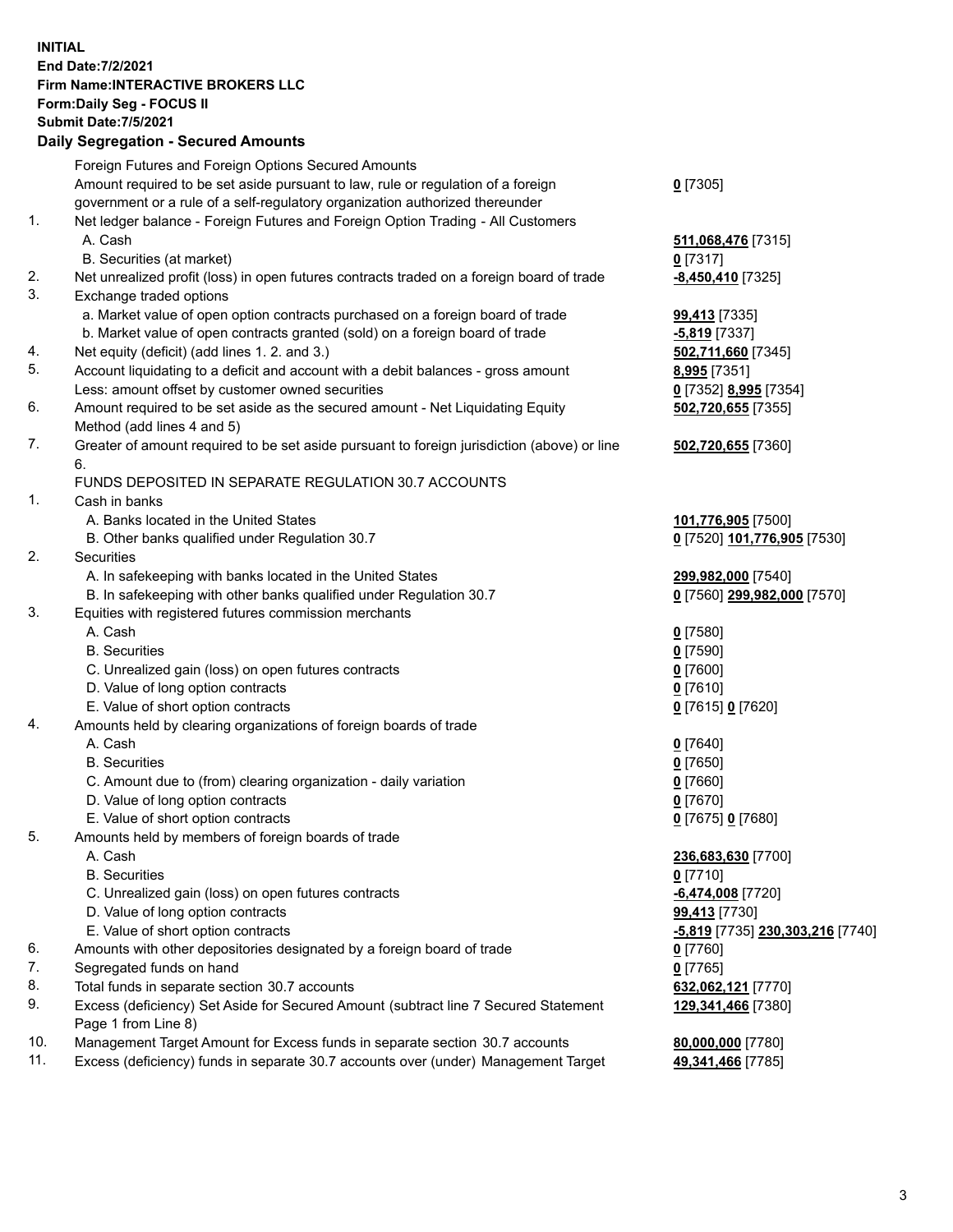**INITIAL End Date:7/2/2021 Firm Name:INTERACTIVE BROKERS LLC Form:Daily Seg - FOCUS II Submit Date:7/5/2021 Daily Segregation - Segregation Statement** SEGREGATION REQUIREMENTS(Section 4d(2) of the CEAct) 1. Net ledger balance A. Cash **6,639,703,391** [7010] B. Securities (at market) **0** [7020] 2. Net unrealized profit (loss) in open futures contracts traded on a contract market **118,253,968** [7030] 3. Exchange traded options A. Add market value of open option contracts purchased on a contract market **288,491,576** [7032] B. Deduct market value of open option contracts granted (sold) on a contract market **-245,022,366** [7033] 4. Net equity (deficit) (add lines 1, 2 and 3) **6,801,426,569** [7040] 5. Accounts liquidating to a deficit and accounts with debit balances - gross amount **1,242,810** [7045] Less: amount offset by customer securities **0** [7047] **1,242,810** [7050] 6. Amount required to be segregated (add lines 4 and 5) **6,802,669,379** [7060] FUNDS IN SEGREGATED ACCOUNTS 7. Deposited in segregated funds bank accounts A. Cash **1,359,846,453** [7070] B. Securities representing investments of customers' funds (at market) **3,329,882,100** [7080] C. Securities held for particular customers or option customers in lieu of cash (at market) **0** [7090] 8. Margins on deposit with derivatives clearing organizations of contract markets A. Cash **1,999,061,384** [7100] B. Securities representing investments of customers' funds (at market) **291,475,015** [7110] C. Securities held for particular customers or option customers in lieu of cash (at market) **0** [7120] 9. Net settlement from (to) derivatives clearing organizations of contract markets **-18,839,070** [7130] 10. Exchange traded options A. Value of open long option contracts **288,072,290** [7132] B. Value of open short option contracts **-244,720,573** [7133] 11. Net equities with other FCMs A. Net liquidating equity **0** [7140] B. Securities representing investments of customers' funds (at market) **0** [7160] C. Securities held for particular customers or option customers in lieu of cash (at market) **0** [7170] 12. Segregated funds on hand **0** [7150] 13. Total amount in segregation (add lines 7 through 12) **7,004,777,599** [7180] 14. Excess (deficiency) funds in segregation (subtract line 6 from line 13) **202,108,220** [7190] 15. Management Target Amount for Excess funds in segregation **155,000,000** [7194] **47,108,220** [7198]

16. Excess (deficiency) funds in segregation over (under) Management Target Amount Excess